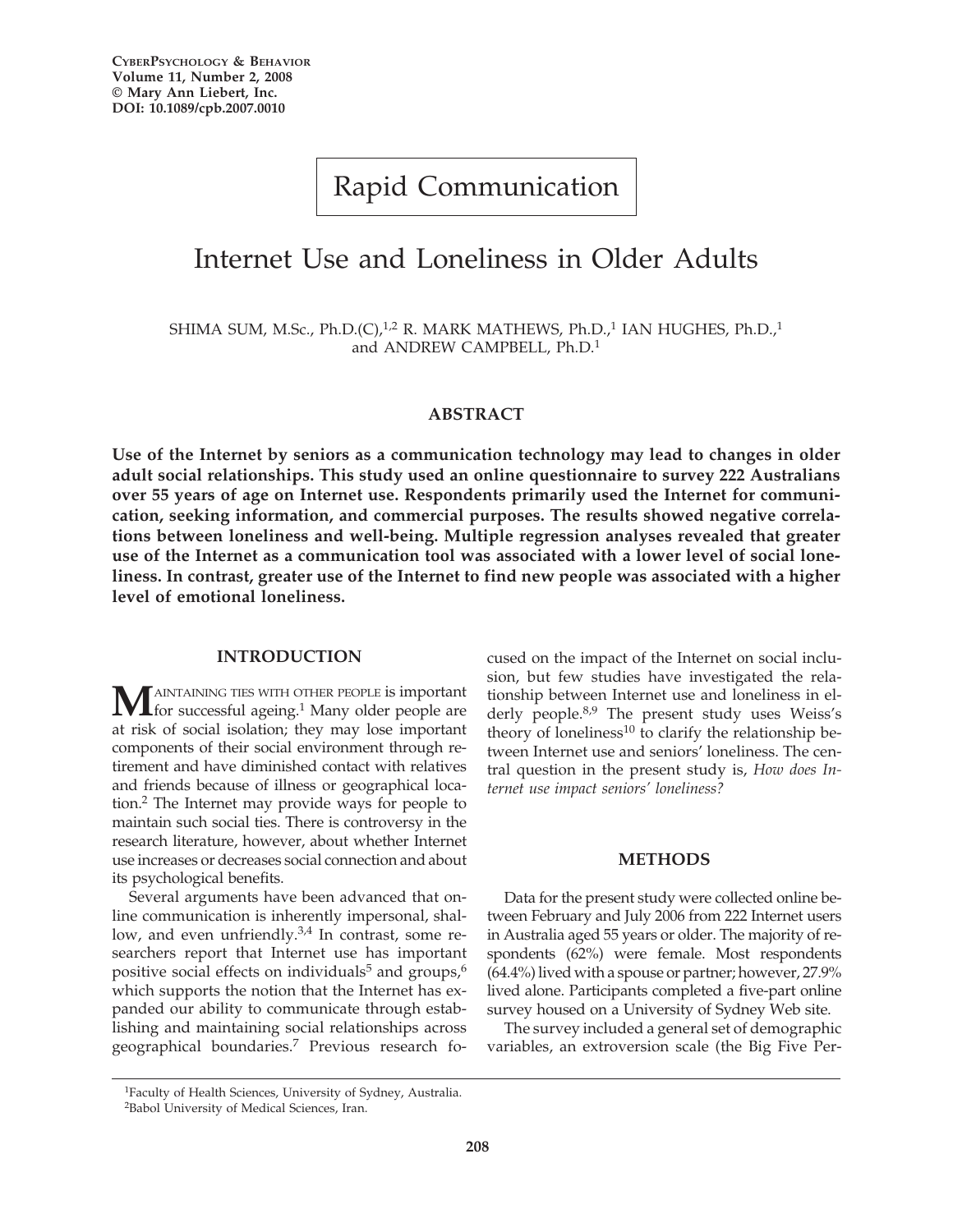sonality Test,<sup>11</sup> with alpha reliabilities of 0.78), and a self-perception of health (the Psychological Self-Perception of Health Measurement,<sup>12</sup> with alpha reliabilities of 0.91), which were treated as control variables because they have been associated with both Internet use and social participation.<sup>13</sup> Frequency of Internet use was measured by responses to two survey items: hours spent on the Internet (4 point scale ranging from *less than 4 hours per week to more than 16 hours per week*) and history of Internet use (4-point scale ranging from *less than 1 year* to *over 7 years*).

The survey also measured the range of applications for which respondents used the Internet with Shklovski and Krauts'13 Internet Breadth Scale with five subscales: finding new people, entertainment, commerce, communication, and seeking information (reliability coefficient from 0.79 to 0.95). Social and emotional loneliness were measured by a 15-item Social and Emotional Loneliness Scale (SELSA)<sup>14</sup> with social, family, and romantic subscales. The factor structure of SELSA is also supported by Weiss's typology of loneliness<sup>10,14</sup> (reliability from 0.87 to 0.90). Well-being was assessed using a 17-item Australian Well-Being Index,<sup>15</sup> which is based on average levels of satisfaction with a range of personal and national life aspects (reliability coefficients 0.70). Associations between Internet use, loneliness, and well-being among older adults were examined using SPSS for descriptive statistics, Spearman rank correlations, and regression analyses.

#### **RESULTS**

Most respondents (90%) used the Internet at least 4 hours per week, with 29.3% reporting more than

16 hours per week. Nearly all respondents (96.8%) had used the Internet for more than 1 year, and 44% had used the Internet for more than 7 years. Frequency of Internet use was positively correlated with history of the Internet use  $(r = 0.211)$ . Participants used the Internet primarily for communica- $\text{tion } (M = 2.4, SD = 1.5)$ , seeking information ( $M =$ 2.2,  $SD = 1.2$ ), and commerce ( $M = 1.8$ ,  $SD = 1.3$ ). Overall, participants reported low levels of social  $(M = 2.37, SD = 1.19)$  and emotional loneliness  $(\text{family subscale } M = 2.20, SD = 2.42; \text{romatic sub-}$ scale  $M = 3.30$ ,  $SD = 1.91$ ). There was a positive correlation between romantic loneliness and gender  $(r = 0.227)$ , marital status  $(r = 0.505)$ , and population density  $(r = -0.375)$ . Romantic loneliness was more frequent in separated/divorced women and respondents who lived alone. Men experienced more social loneliness than women  $(r = -0.222)$ . There was also a positive correlation  $(r = 0.143)$  between nationality and family loneliness, with participants who were not Australian born reporting higher degrees of family loneliness. Family loneliness was negatively correlated with income  $(r =$  $-0.191$ ).

Correlations between loneliness and well-being subscales, using a 2-tailed analysis at  $p < 0.01$ , showed positive correlation between social and family loneliness  $(r = 0.426)$ , and family and romantic loneliness  $(r = 0.335)$ . Social, family, and romantic loneliness were negatively correlated with well-being  $(r = -0.294, -0.501, -0.336$  respectively). Figure 1 shows the relationship between hours spent on the Internet and the three loneliness subscales. For most participants, there was an inverse correlation  $(r = -0.036)$  between romantic loneliness and hours spent on the Internet; respondents who spent more hours on the Internet had a



**FIG. 1.** Relationship between hours spent online and loneliness subscales.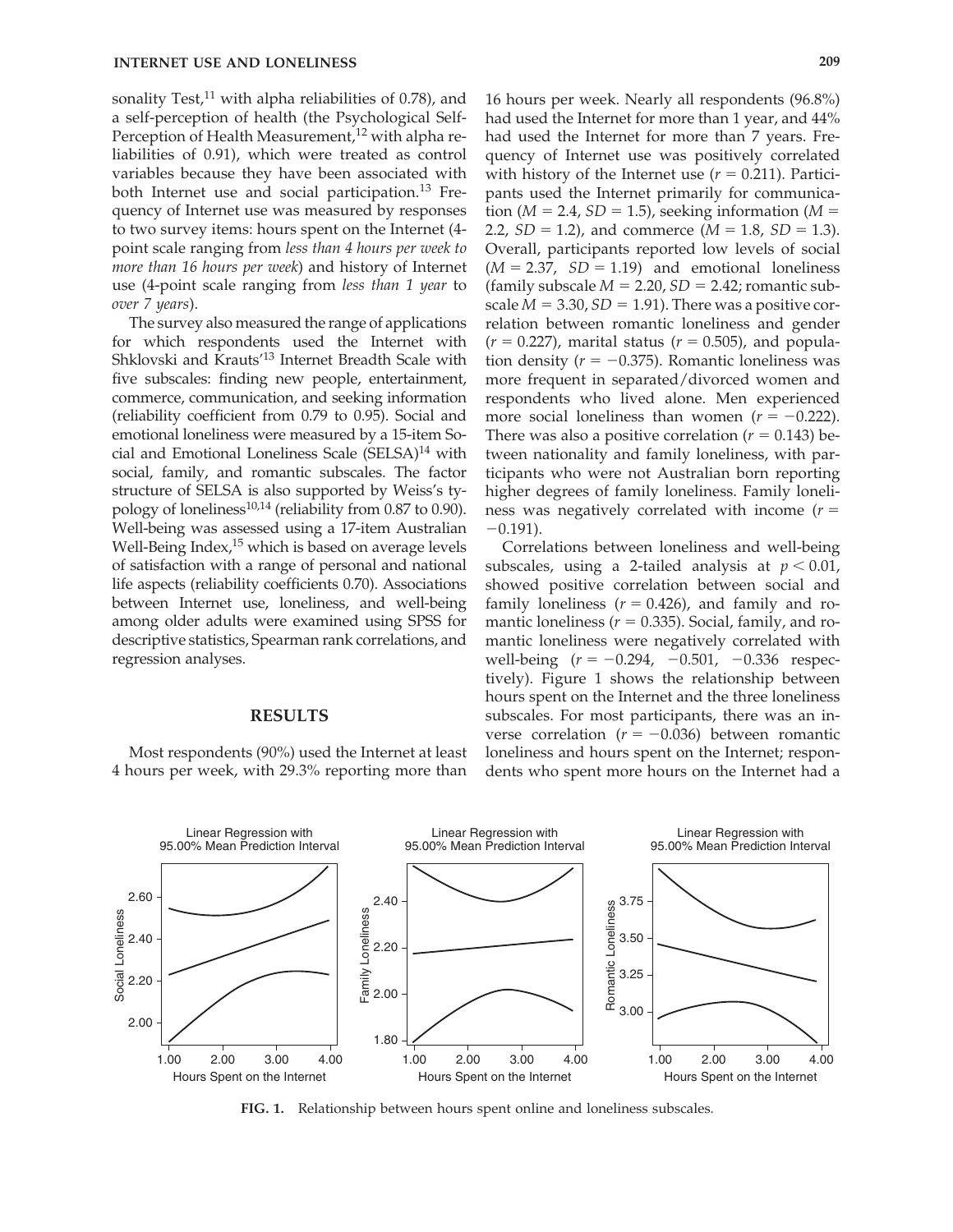lower degree of romantic loneliness. In contrast, social and family loneliness scores were higher  $(r =$ 0.033 and 0.031 respectively) among participants who spent more hours on the Internet.

Table 1 summarizes the results of separate ordinary least-squares regression analyses of the relationship between Internet use and the loneliness subscales, controlling for respondents' demographic characteristics, extroversion, and subjective health status. Participants with extroverted personality had a lower degree of family loneliness  $(\beta =$  $-0.350.$ 

Self-perception of health was a good predictor for lower degrees of social and family loneliness ( $\beta$  =  $-0.802$ ,  $-0.755$  respectively). It has been found that using the Internet as a communication tool was associated with lower levels of social loneliness among older people ( $\beta = -0.124$ ). In contrast, using the Internet to communicate with unknown people was associated with greater level of family loneliness  $(\beta =$ 0.145). Time spent on the Internet was a predictor for social loneliness ( $\beta = 0.151$ ); the more hours spent on the Internet, the higher degree of social loneliness.

#### **DISCUSSION**

The present study results revealed that how people use the Internet is as important as how much time they spend on the Internet. While data from this study suggest some relationship between loneliness and time spent on the Internet, the precise nature of that relationship is unclear and needs further inquiry. From examining five different applications of the Internet in this study (i.e., using the Internet for communication, information, entertainment, commercial purposes and finding new people), each function was associated with lower levels of social and emotional loneliness. Using the Internet for communication with relatives and friends was specifically associated with lower levels social loneliness.

In contrast, using the Internet for communication with unknown people was associated with greater levels of family loneliness. In a study planed to explore the relationship between Internet use and well being, $9$  it has been reported that feelings of loneliness and anxiety were associated differently with communication via the Internet according to the type of person with whom they engaged in conversation (i.e., loneliness and anxiety appeared in communication with unknown persons). This report suggests that it is appropriate to alert seniors to different effects of the Internet and lead them to the use of specific functions of the Internet with the aim of reducing feelings of loneliness in order to increase their well-being.

| Criterion         | Significant predictor       | $\beta$ -regression<br>coefficient | F     | Unique variance<br>due to predictor               |
|-------------------|-----------------------------|------------------------------------|-------|---------------------------------------------------|
| Social loneliness | Gender                      | $-0.706$                           | 9.50  | 4.4%                                              |
|                   | Health perception           | $-0.802$                           | 6.65  | $3\%$                                             |
|                   | Communication               | $-0.124$                           | 0.059 | $1\%$                                             |
|                   | Hours spent on the Internet | 0.151                              | 0.074 | $1\%$                                             |
|                   |                             |                                    |       | $[F = 2.51, p = 0.002]$<br>$df = 14$ $R^2 = 16\%$ |
| Family subscale   | Health perception           | $-0.755$                           | 3.96  | $2\%$                                             |
|                   | Extroversion                | $-0.350$                           | 3.41  | $2\%$                                             |
|                   | New people                  | 0.145                              | 3.13  | $2\%$                                             |
|                   |                             |                                    |       | $[F = 1.79, p = 0.051]$<br>$df = 12$ $R^2 = 10\%$ |
| Romantic subscale | Age                         | $-0.175$                           | 1.77  | $1\%$                                             |
|                   | Gender                      | 0.470                              | 10.79 | $1\%$                                             |
|                   | Marital status              | 0.732                              | 66.86 | 24%                                               |
|                   |                             |                                    |       | $[F = 5.40, p = 0.000]$<br>$df = 14$ $R^2 = 29\%$ |

TABLE 1. MULTIPLE REGRESSION ANALYSIS OF SELSA, DEMOGRAPHIC VARIABLES AND INTERNET USE